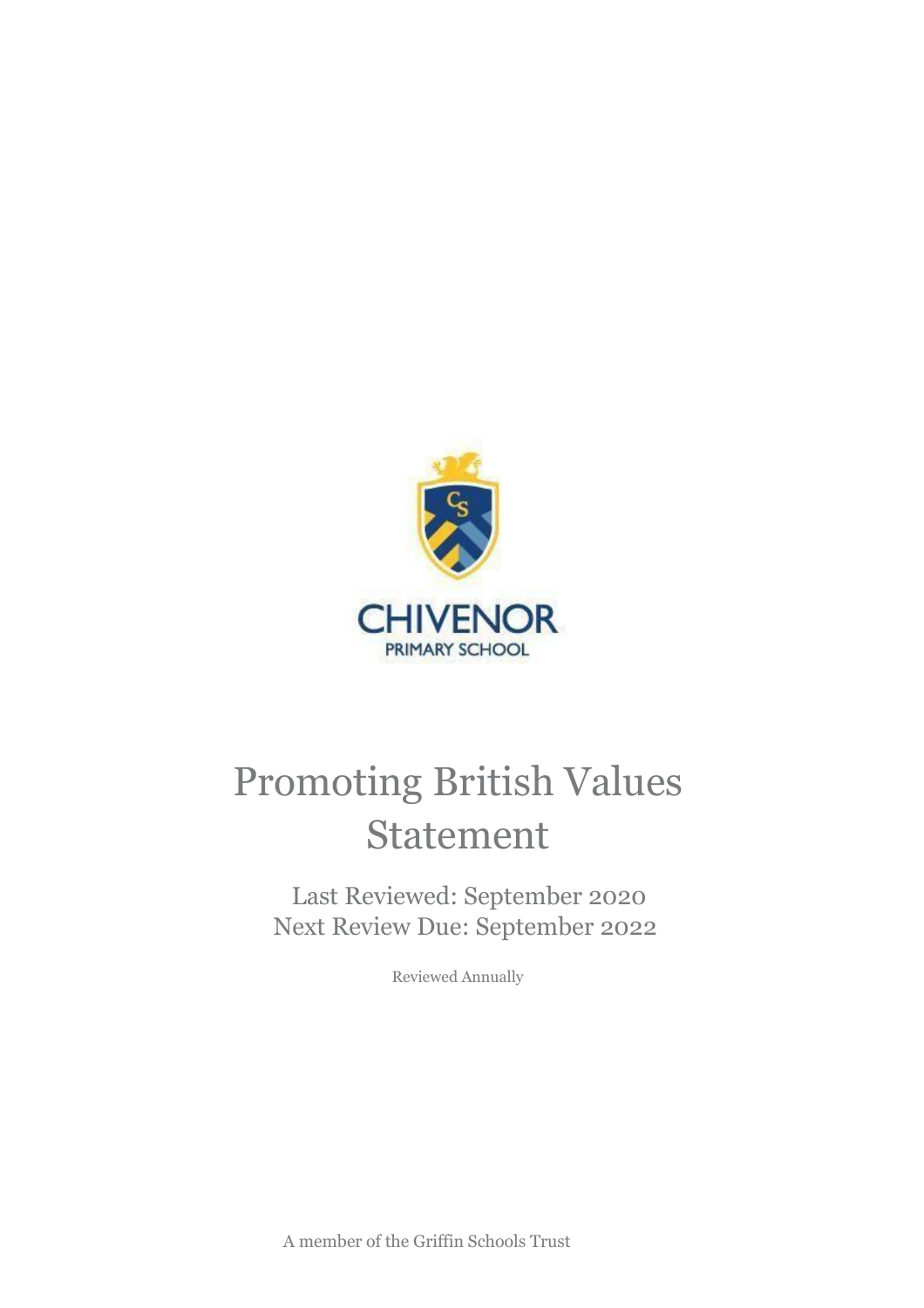

Chivenor Primary School is committed to serving its community. It recognises the multicultural, multi faith and ever-changing nature of the United Kingdom. It also understands the vital role it has in ensuring that groups or individuals within the school are not subjected to intimidation or radicalisation by those wishing to unduly, or illegally, influence them.

It follows equal opportunities guidance, which guarantees that there will be no discrimination against any individual or group, regardless of faith, ethnicity, gender, sexuality, political or financial status, or similar. Chivenor Primary School is dedicated to preparing students for their adult life beyond the formal examined curriculum and ensuring that it promotes and reinforces British values to all its students.

The Government emphasises that schools are required to ensure that key 'British Values' are taught in all UK schools. The government set out its definition of British values in the 2011 Prevent Strategy and the 2014 promoting British Values through SMSC document.

The five British Values are:

- **Democracy**
- The rule of law
- Individual liberty
- Mutual respect
- Tolerance of those of different faiths and beliefs

The School uses strategies within the National curriculum and beyond to secure such outcomes for students. The examples that follow show some of the many ways we seek to embed British values.

### **Democracy**

The principle of democracy is consistently being reinforced at school, with democracy processes being used for important decisions within the school community, for instance, elections being held for members of parliament. The principle of democracy is also explored in the History and Religious Studies curriculum as well as in form time and assemblies.

### The rule of law

The importance of laws, whether they be those that govern the class, the school, or the country, are consistently reinforced at school.

Students are taught the rules and expectations of the school. Students are taught the value and the reasons behind laws that govern and protect us, the responsibilities that this involves and the consequences when laws are broken. Visits from authorities such as the Police and Fire Service reinforce this message.